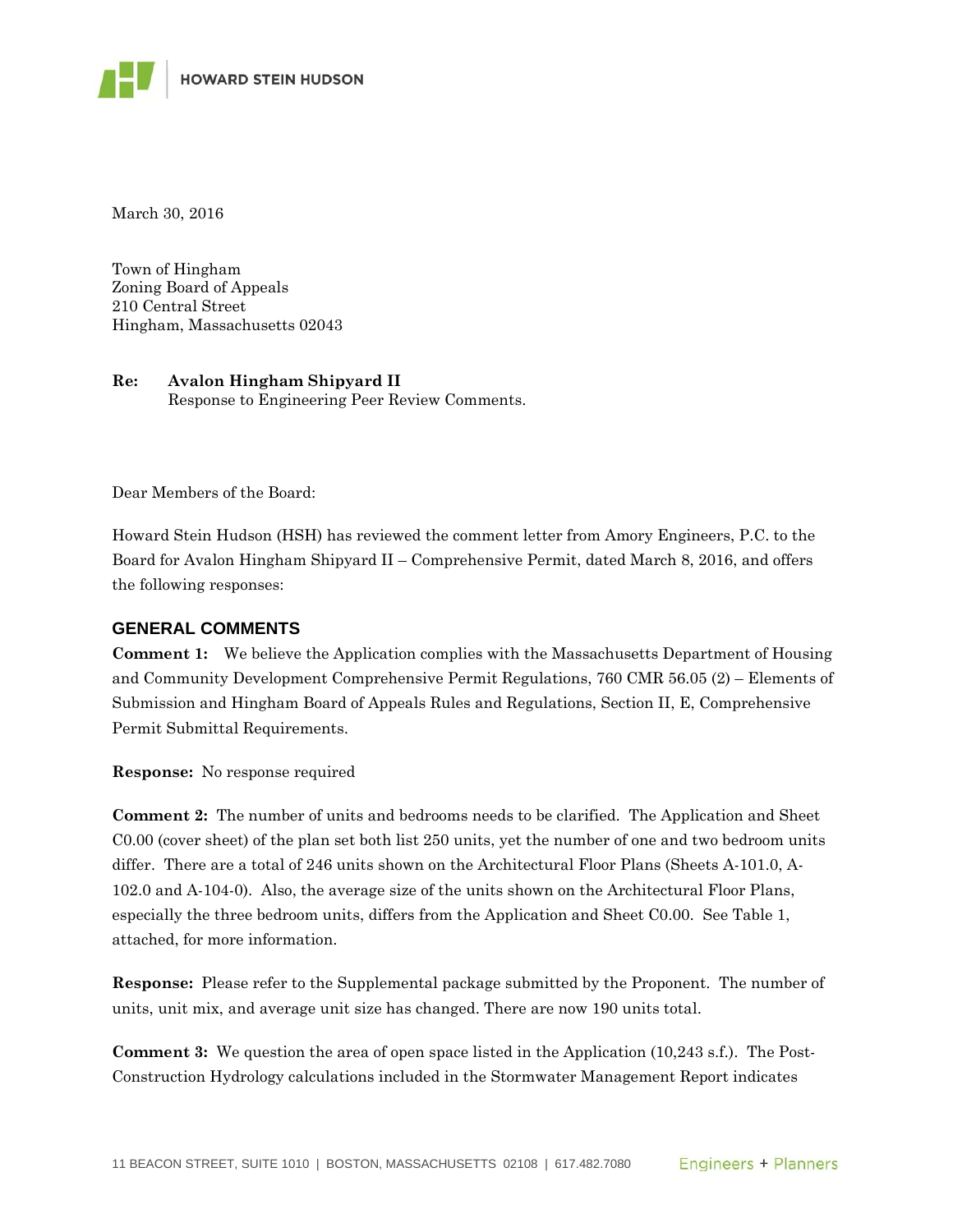9,021 s.f., which is approximately what we scaled off the plans (8,950 s.f.). However, approximately 640 s.f. is located in the western portion of the visitor parking area, which is within an easement on adjacent property and not on the subject property. This should not be counted toward the open space. We understand that the applicant is seeking waivers from ZBL Sections IV-E.1.d and IV-E.1.f. Section IV-E.1.d requires 2,000 s.f. of open space per unit which is not within a fifty-foot landscaped buffer from property lines. Section IV-E.1.f. establishes the fifty-foot buffer and if the Board does not grant the waiver from this section, total open space actually on site would be about 265 s.f., or about 1 s.f. per unit.

**Response:** HSH will review the open space calculation.

**Comment 4:** There are proposed retaining walls shown on the plans. We note the following:

a. The proposed wall at the southwest corner of the resident parking area will be greater than four feet in height. Walls over four feet in height require a building permit and design by a registered structural engineer.

**Response:** A structural engineer will be engaged after the comprehensive permit process for the final design of the retaining walls.

b. Based on proposed grading the wall in the northwest portion of the site, along the north property line should be extended east approximately 460 feet toward USS Amesbury Drive.

**Response:** This area has been re-graded utilizing a portion of the adjacent site, which is controlled by the Applicant. Please refer to the Supplemental package where the grading on the north side has been clarified.

c. Details of retaining wall design should be shown on the plans.

**Response:** A schematic detail of the retaining wall is provided in the Supplemental package. The final design is expected to be completed after the comprehensive permit process.

**Comment 5:** There is a bike storage area shown in the northwest portion of the site. It appears that this may be a structure. Architectural drawings/details should be included in the plans.

**Response:** A separate bike storage structure is no longer being proposed. Bike racks are now shown on the plans provided in the Supplemental package.

**Comment 6:** There appears to be adequate pedestrian access/circulation along the south side of the building adjacent to the visitor's parking area and the east side of the building along USS Amesbury Drive. However, defined pedestrian access on the north side of the building along the access drive is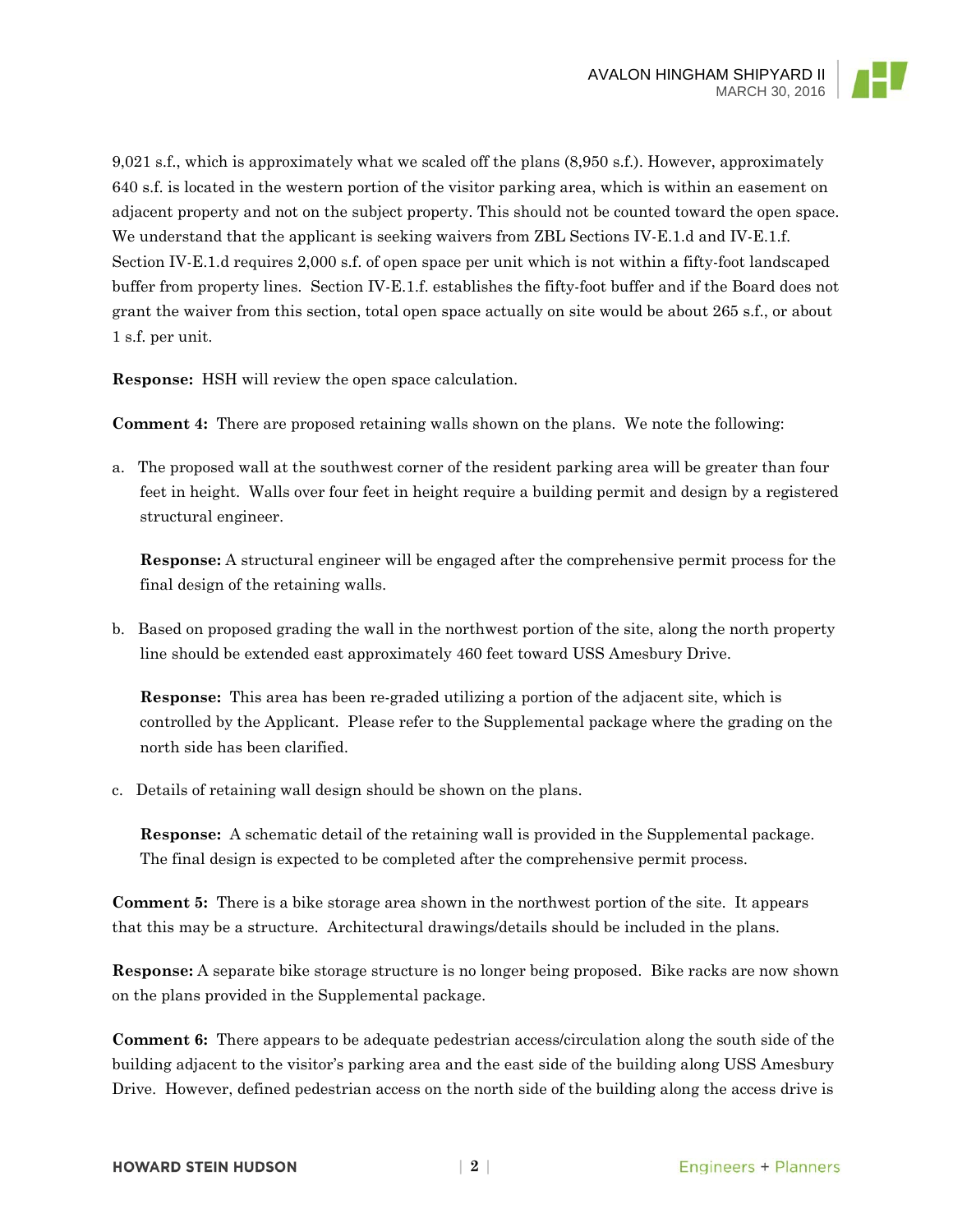limited to the western quarter of the building. From that portion of the building there is a defined pedestrian route to a sidewalk along the access drive to Shipyard Drive East. However, there is no defined pedestrian route along the remainder of the north side of the building/access drive to provide pedestrian access/circulation from USS Amesbury Drive to Shipyard Drive East. We note that the Massachusetts Housing Partnership (MHP) eligibility letter recommended "additional pedestrian improvements in the rear."

**Response:** A sidewalk has been added to the north side of the building access drive to provide pedestrian access/circulation from USS Amesbury Drive to Shipyard Drive East. Please refer to the Supplemental package.

**Comment 7:** The MHP eligibility letter also recommended a playground if additional property is acquired, or if additional property is not acquired, "a play area or program element identified for children should be provided." We have not seen a play area or program element identified for children.

**Response:** The Applicant will further explore options as Supplemental information is provided to the Board.

**Comment 8:** There will be a reduction in impervious area under proposed conditions. Therefore, there will be less stormwater runoff generated from the site. The calculations included in the Stormwater Management Report show that post-development rate and volume of runoff will not exceed existing rate and volume of runoff. Also, the proposed stormwater system includes best management practices that will enhance the quality of stormwater under post-development conditions. However, we note the following:

a. The Stormwater Management Report indicates that an Operation and Maintenance Plan for the stormwater system will be provided. This plan should be submitted for review.

**Response:** An Operation and Maintenance Plan for the stormwater management system is provided in the Supplemental package. Please refer to Appendix F of the Stormwater Report.

b. In order to adequately convey the design storm without surcharge, a double grate should be provided on catch basin CB 3.

**Response:** The site plan and stormwater management system has been revised and the drainage area for this catch basin has been reduced substantially. Please refer to the Supplemental package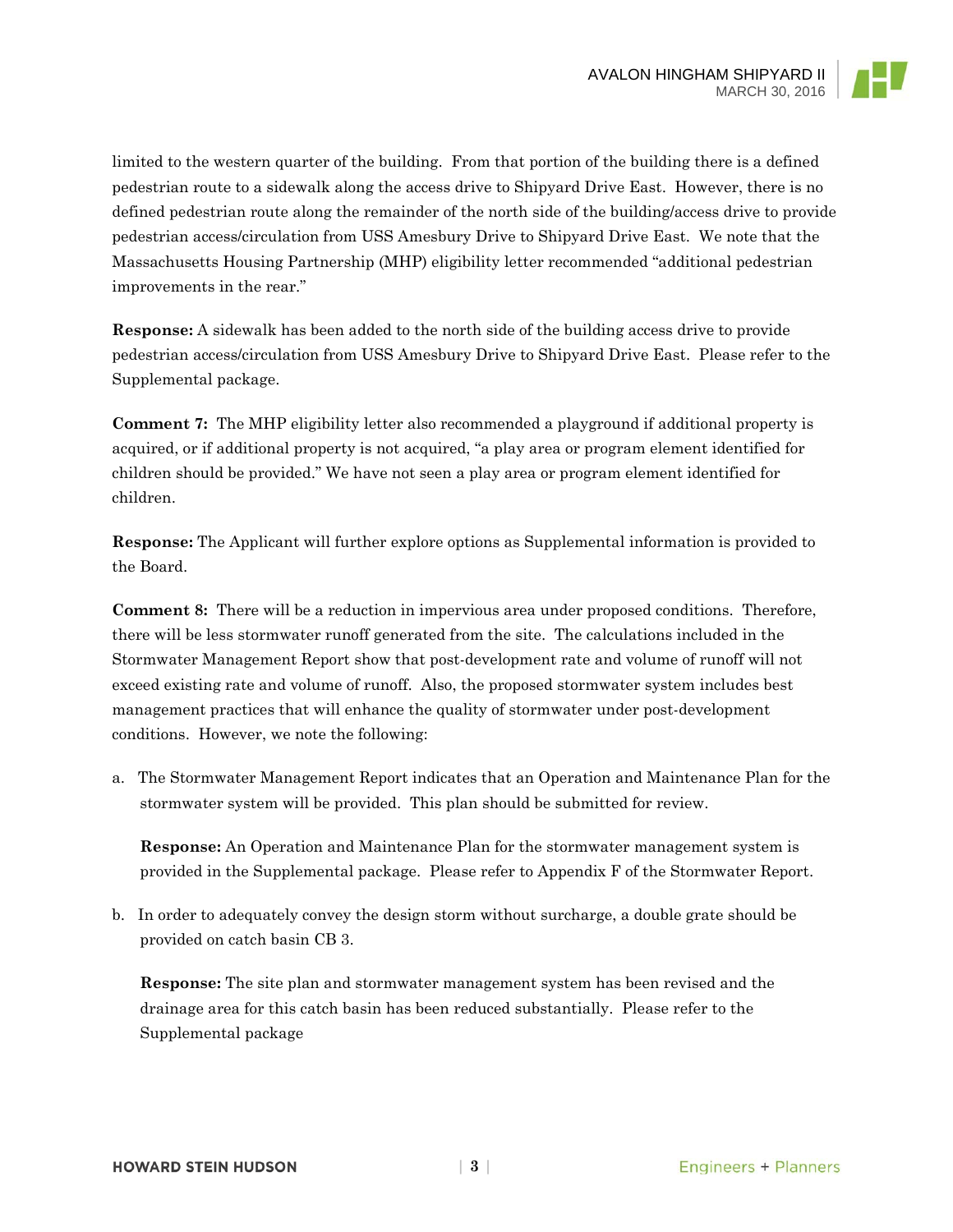

c. Although the calculations indicate that the rate of runoff will not be increased under postdevelopment conditions, the proposed stormwater system will more effectively collect runoff and likely discharge it into the existing drainage system at higher rates than existing conditions. The adequacy of the existing drainage system to handle the flow from the development should be assessed.

**Response:** The Supplemental package includes revised stormwater calculations and revisions to the stormwater management system.

**Comment 9:** We note that a four inch domestic water service is shown. We question if this will be sufficient to adequately serve the development and trust that the required size of this service will be confirmed during final building design.

**Response:** The plans have been revised to indicate a 6-inch domestic water service. Final design will be provided by the project's plumbing engineer after the comprehensive permit process.

**Comment 10:** There are no proposed fire hydrants shown on the plans. Hydrants should be shown and the Applicant should coordinate proposed locations with the Fire Department.

**Response:** There are several existing fire hydrants near the proposed building; however, the Applicant will work with the Fire Department to determine if additional locations are needed.

**Comment 11:** ZBL Sections IV-E.2.e requires a plan showing the "exterior lighting pattern to include description and location of lighting fixtures." A photometric plan and light fixture detail should be submitted.

**Response:** A photometric plan and light fixture detail will be provided during the comprehensive permit process.

**Comment 12:** ZBL Section V-A.5.k requires that parking areas be laid out to "provide sufficient space for the storage of plowed snow unless removal by other means is assured." Snow storage areas should be shown on the plans or the Applicant should document how snow will be removed.

**Response:** Limited snow storage space is available on-site. Locations have been identified in the Supplemental package. The Applicant intends to remove snow from the site during larger events.

## **REQUESTED EXCEPTIONS/WAIVERS**

**Comment 1:** Based on our comments above the ratios of open space per unit, and other per unit requirements may need to be revised.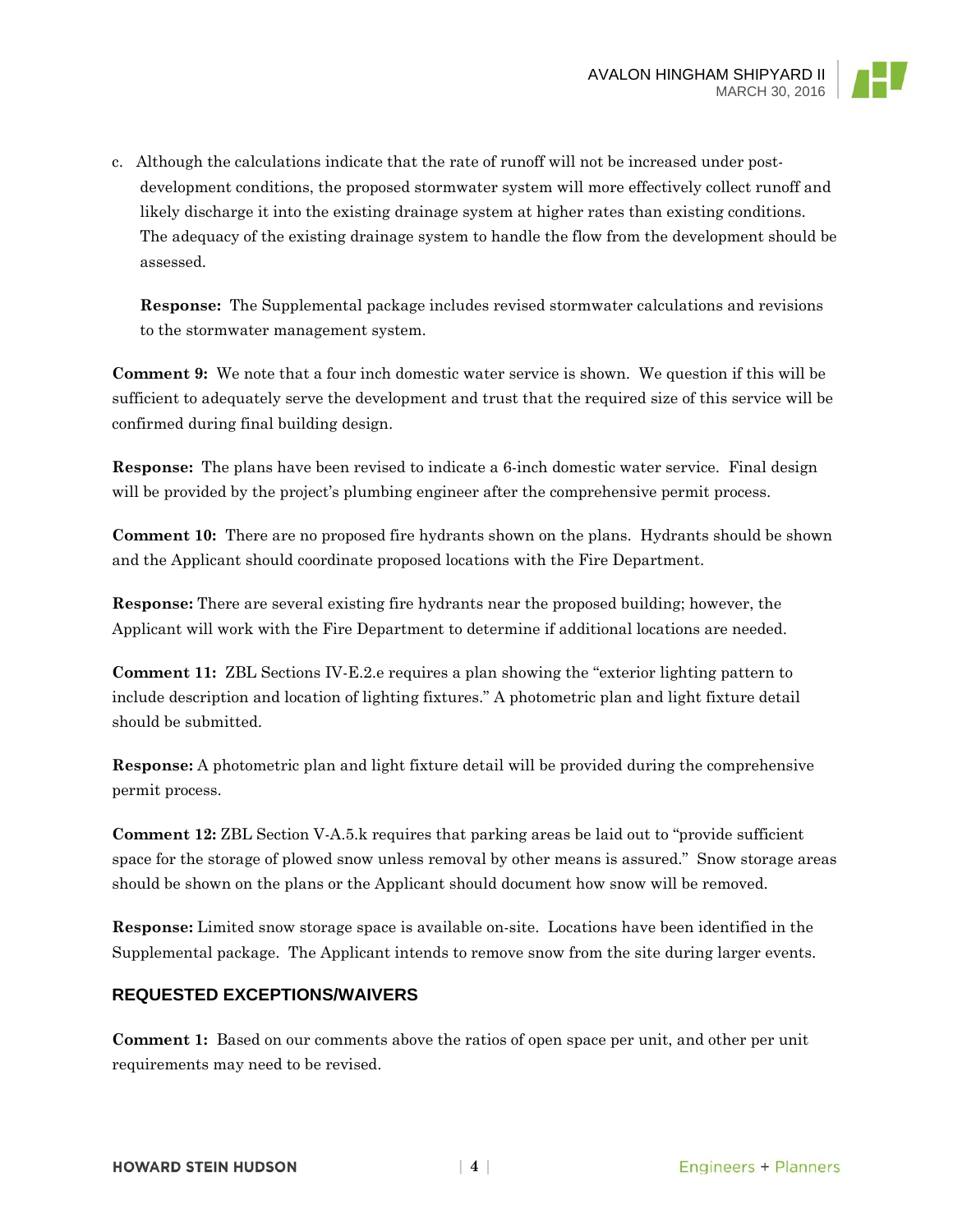**Response:** Please refer to the Supplemental package an updated Waiver List has been provided.

**Comment 2:** The Applicant is seeking a waiver from ZBL Section IV-A which is the setback requirements. They are asking for zero rear setback. However, with frontage on Lincoln Street the rear setback from the north property line would be about 23.5 feet from the main building. The proposal requires relief from the rear setback requirement but it is not for a setback of zero. The Applicant is also asking for zero setback from side property lines. We suspect this is for the setback from the south line bordering the 315 Lincoln Street property because aside from that line, the smallest side setback would be about 4.5 feet between the west property line and the bike storage structure. The Applicant should clarify this request.

**Response:** Please refer to the Supplemental package, an updated Waiver List has been provided. The minimum front yard is 82.6 ft., the minimum side yard is 16.1 ft. taken from the east side along USS Amesbury Drive. The minimum rear yard is 34 ft. from the building.

**Comment 3:** The Applicant is seeking a waiver from ZBL Section V-A.2 which requires 2 parking spaces per residential unit (500 spaces). The list of waivers proposes 1.56 spaces per unit. However, this ratio includes both the 340 resident and 52 visitor parking spaces. The Application states that the adjacent Avalon residential development currently utilizes approximately 1.5 parking spaces per residential unit, which includes visitor parking. The Applicant should provide information on the ratio of resident vs. visitor parking spaces at the existing Avalon development to confirm that the proposal will provide sufficient parking for residents, visitors and employees. We suspect that less visitor and more resident parking spaces may be needed.

**Response:** Based on data provided by Avalon Bay Communities, there are currently 310 outstanding parking permits issued for the existing 235 residential units, which are approximately 95% occupied. This corresponds to a residential parking demand ratio of approximately 1.29 spaces per residential unit. According to the Urban Land Institute's (ULI) publication Shared Parking, visitor parking demand (including other uses such as deliveries, etc.) for residential uses is 0.15 spaces per unit on weekdays and weekends; which corresponds to an additional 36 spaces for visitors and other users. Therefore, the overall peak parking demand for the existing Avalon Hingham Shipyard residential community is estimated at approximately 338 spaces or about 1.44 spaces per unit.

The Proposed parking supply of 298 spaces for the 190 residential units (or 1.57 spaces per unit) is expected to adequately accommodate the Project based on the current demand at Shipyard I.

**Comment 4:** The Applicant is seeking a waiver from ZBL Section V-A.3 with regard to aisle width where 24-feet is required for ninety degree parking. However, all aisles are shown to be 24-feet on the plans. We do not believe this waiver is necessary.